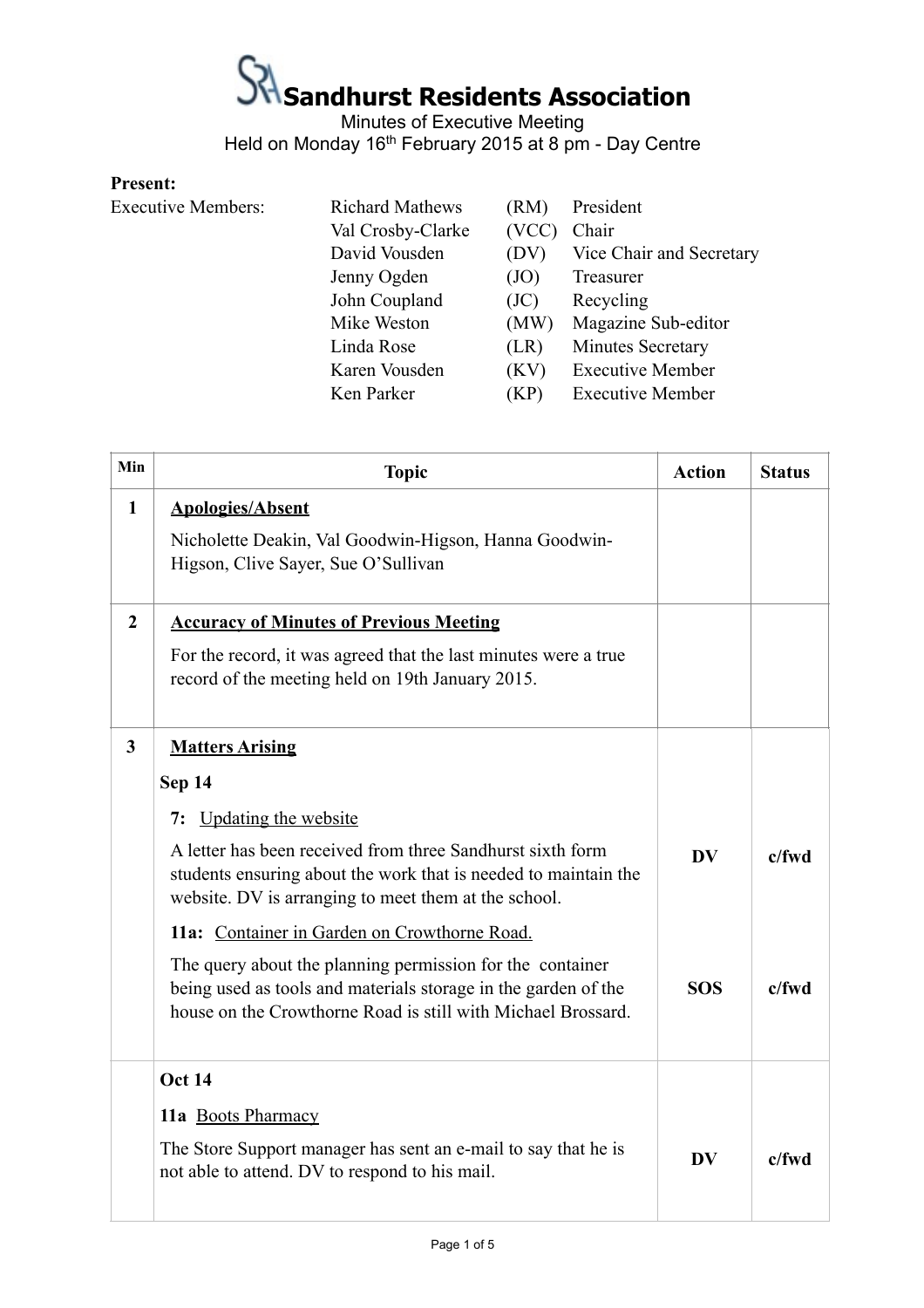## $S<sup>2</sup>$  Sandhurst Residents Association

Minutes of Executive Meeting

Held on Monday 16th February 2015 at 8 pm - Day Centre

| Min | <b>Topic</b>                                                                                                                                                                                                                                                                                                                                                                                           | <b>Action</b> | <b>Status</b> |
|-----|--------------------------------------------------------------------------------------------------------------------------------------------------------------------------------------------------------------------------------------------------------------------------------------------------------------------------------------------------------------------------------------------------------|---------------|---------------|
|     | <b>Nov 14</b>                                                                                                                                                                                                                                                                                                                                                                                          |               |               |
|     | 5 Additional Spirometer for Sandhurst Group Practise                                                                                                                                                                                                                                                                                                                                                   |               |               |
|     | The letter was sent to Dr Brown but no response received.                                                                                                                                                                                                                                                                                                                                              | LR            | <b>Closed</b> |
|     | <b>Jan 15</b>                                                                                                                                                                                                                                                                                                                                                                                          |               |               |
|     | 4a Insurance Policy                                                                                                                                                                                                                                                                                                                                                                                    |               |               |
|     | The policy is part of an historical policy arranged by Bracknell<br>Forest Council, and is not now suitable for SRA purposes. The<br>broker is looking into a policy to cover for Public and Products<br>liability and libel cover for the website forum.                                                                                                                                              | <b>DV</b>     | $c$ /fwd      |
|     | <b>4b</b> The name of the insurers used by the Sandhurst Voluntary<br>Group will be passed to VCC.                                                                                                                                                                                                                                                                                                     | <b>SOS</b>    | <b>Closed</b> |
|     | <b>5a</b> Littlesocs Donation                                                                                                                                                                                                                                                                                                                                                                          |               |               |
|     | The Littlesocs charity, which supports childminders in Sandhurst,<br>has requested £159.39 for the purchase of new toys. It was<br>decided to donate £160. VCC to find out where to send the<br>cheque.                                                                                                                                                                                                | <b>VCC/JO</b> | <b>Closed</b> |
|     | Proposed DV Seconded VGH Carried                                                                                                                                                                                                                                                                                                                                                                       |               |               |
|     | 5b Make-a-Wish Foundation Donation                                                                                                                                                                                                                                                                                                                                                                     |               |               |
|     | The Make-a Wish Foundation was funded last year by BFBC to<br>put on a charity pantomime, written and performed by<br>handicapped and life limited children, and produced<br>professionally, to raise money for the Make-a-Wish foundation.<br>BFBC is not funding them this year and they have requested<br>£500 which is the amount needed to start. From the website<br>there is not much activity. | <b>DV</b>     | <b>Closed</b> |
|     | <b>5c</b> Sandhurst Corps of Drums Donation                                                                                                                                                                                                                                                                                                                                                            |               |               |
|     | Nothing further has been heard from Mark Saunders, of the<br>Sandhurst Corps of Drums, regarding the request for $£1,500$ to<br>buy storage and hanging equipment for uniforms and drums for<br>use in the new venue provided by the RMA. Mark has written to<br>BFBC councillors for contributions, and it is assumed that the<br>money has been funded by the Councillors.                           | <b>JO</b>     | <b>Closed</b> |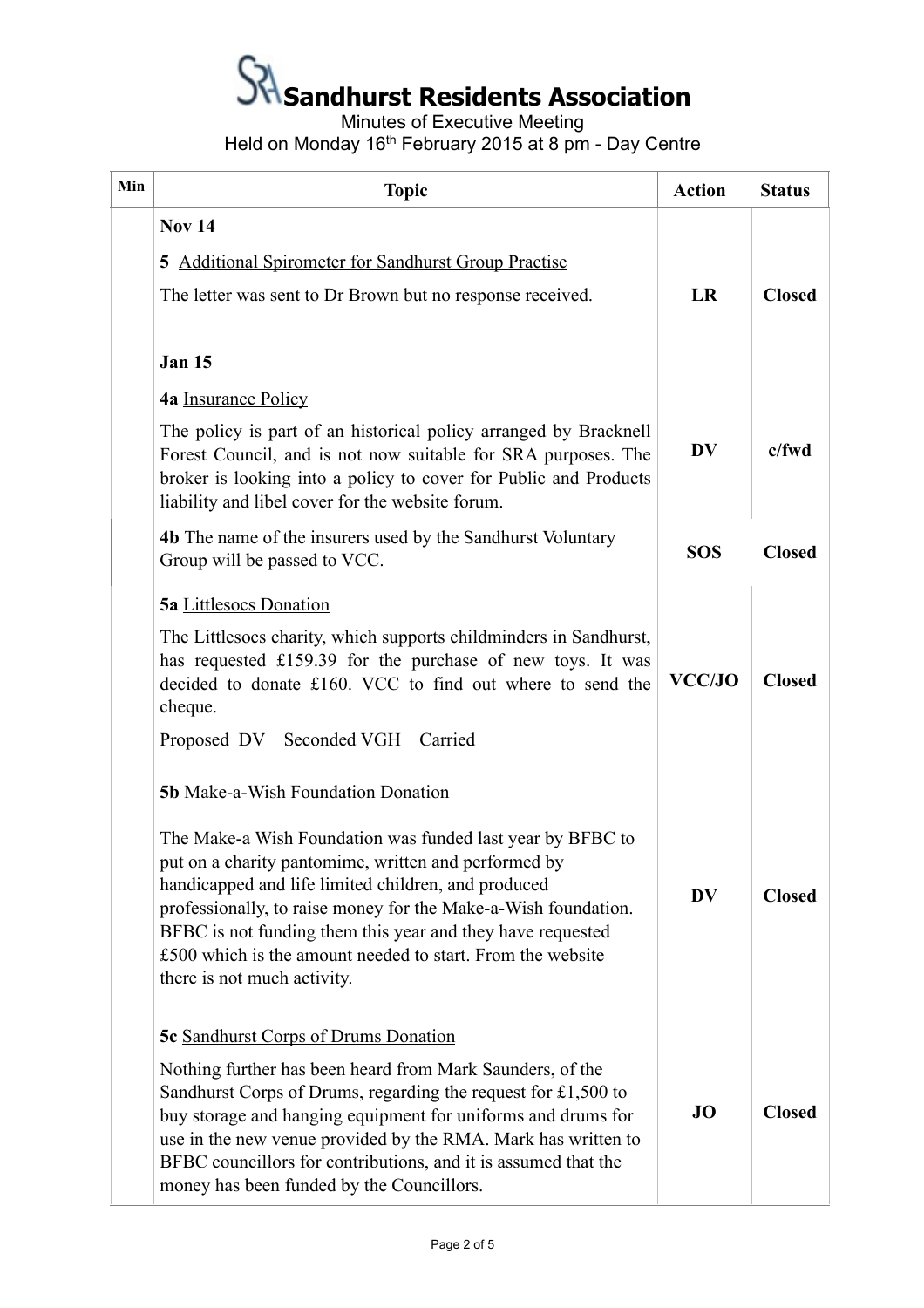# **Sandhurst Residents Association**

Minutes of Executive Meeting

Held on Monday 16<sup>th</sup> February 2015 at 8 pm - Day Centre

| Min | <b>Topic</b>                                                                                                                                                                                                                                                                                   | <b>Action</b> | <b>Status</b> |
|-----|------------------------------------------------------------------------------------------------------------------------------------------------------------------------------------------------------------------------------------------------------------------------------------------------|---------------|---------------|
|     | <b>5d</b> St Michaels Flower Festival Donation                                                                                                                                                                                                                                                 |               |               |
|     | St Michaels Church is planning a Flower Festival in celebration<br>of the 150th anniversary of the rebuilding of the church. Theses<br>to be held in September. All community groups will be invited<br>to take part. They have requested £250 towards banners,<br>advertising, and materials. | <b>JO</b>     | <b>Closed</b> |
|     | 10a H4 Designations                                                                                                                                                                                                                                                                            |               |               |
|     | A request is to be sent to the Planning Committee a definition of<br>the H4 designation as developments in Robin Lane, Thibet<br>Road and Greenways, as the changes do not seem to be in<br>keeping with the existing houses.                                                                  | DV            | C/fwd         |
| 4   | <b>Treasurer's Report</b>                                                                                                                                                                                                                                                                      |               |               |
|     | Figures as at end December 2014                                                                                                                                                                                                                                                                |               |               |
|     | <b>Current Account</b><br>5,184.84                                                                                                                                                                                                                                                             |               |               |
|     | <b>Reserve Account</b><br>28,382.23                                                                                                                                                                                                                                                            |               |               |
|     | <b>Total</b><br>£33,577.07                                                                                                                                                                                                                                                                     |               |               |
|     | All magazine costs have been settled.                                                                                                                                                                                                                                                          |               |               |
| 5   | <b>Donations</b>                                                                                                                                                                                                                                                                               |               |               |
|     | Nothing to report                                                                                                                                                                                                                                                                              |               |               |
| 6   | <b>Magazine</b>                                                                                                                                                                                                                                                                                |               |               |
|     | For the first time, there are more submitted articles than there is<br>room for, and some will have to be held over.<br>As far as possible, all textual reports will be printed on RHS<br>pages.                                                                                               |               |               |
| 7   | <b>Website</b>                                                                                                                                                                                                                                                                                 |               |               |
|     | Nothing to report                                                                                                                                                                                                                                                                              |               |               |
| 8   | <b>Recycling</b>                                                                                                                                                                                                                                                                               |               |               |
|     | Nothing to report.                                                                                                                                                                                                                                                                             |               |               |
| 9   | <b>Projects</b>                                                                                                                                                                                                                                                                                |               |               |
|     | Nothing to report                                                                                                                                                                                                                                                                              |               |               |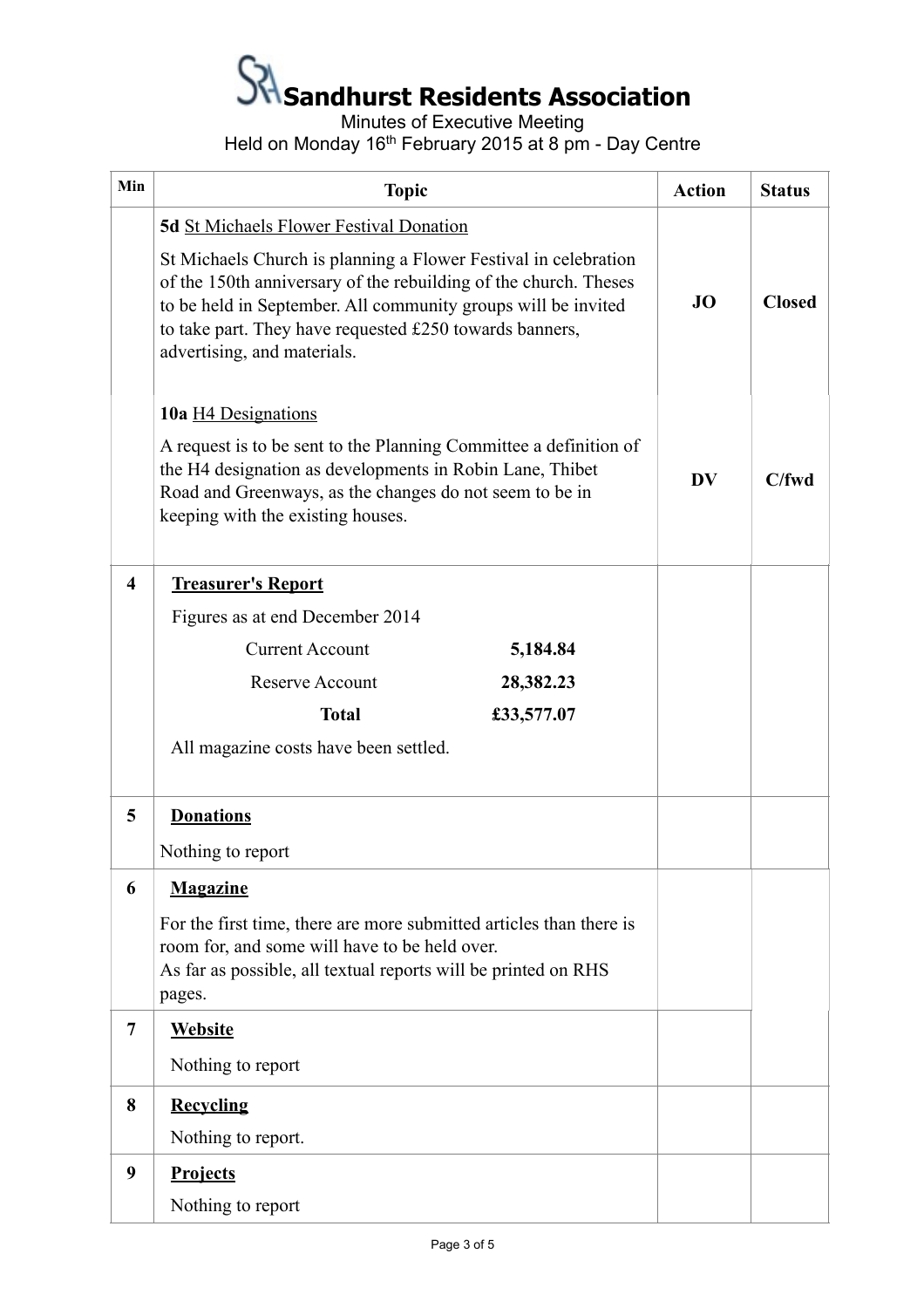# **Sandhurst Residents Association**

Minutes of Executive Meeting

Held on Monday 16<sup>th</sup> February 2015 at 8 pm - Day Centre

| Min         | <b>Topic</b>                                                                                                                                                                                                                                                                                                                                                                                        | <b>Action</b> | <b>Status</b> |
|-------------|-----------------------------------------------------------------------------------------------------------------------------------------------------------------------------------------------------------------------------------------------------------------------------------------------------------------------------------------------------------------------------------------------------|---------------|---------------|
| 10          | <b>Planning Applications</b>                                                                                                                                                                                                                                                                                                                                                                        |               |               |
|             | A list of planning applications decided in January 2015 for all<br>wards in Sandhurst Town Council is attached to these minutes.                                                                                                                                                                                                                                                                    |               |               |
| a           | The BFBC website will be checked for details of the regulations<br>regarding the display of advertising hoardings.                                                                                                                                                                                                                                                                                  | <b>DV</b>     |               |
| $\mathbf b$ | An email reminder will be sent to Michael Brossard regarding<br>the hoardings displayed on the A321 and by Tri-Lakes.                                                                                                                                                                                                                                                                               | <b>MW</b>     |               |
| 11          | AOB:                                                                                                                                                                                                                                                                                                                                                                                                |               |               |
|             | The link to the information about the locality organisation<br>regarding Neighbourhood Plans Production is<br>www.locality.org.uk. The relevant document is Neighbourhood<br>Plans Roadmap Guide.                                                                                                                                                                                                   |               |               |
| a           | The Tree Preservation Officer at Bracknell Forest will be asked<br>if there are any plans to replace the recently felled tree by the<br>library in The Broadway.                                                                                                                                                                                                                                    | LR            |               |
|             | The cost of collection of large items for households has<br>increased significantly to £40 for 3 items. This could encourage<br>fly tipping, such as has already been seen on the railway<br>embankment and in other open areas. The removal of the<br>discount for pensioners is also detrimental to the older<br>population, as the discount now only applies to those in receipt<br>of benefits. |               |               |
| $\mathbf b$ | The track at Ambarrow Court has been left in a very muddy<br>condition by recent works, and is now unsuitable for wheelchair<br>users. This is to be reported to BFBC Customer Services.                                                                                                                                                                                                            | LR            |               |
|             | The meeting closed at 10 pm                                                                                                                                                                                                                                                                                                                                                                         |               |               |